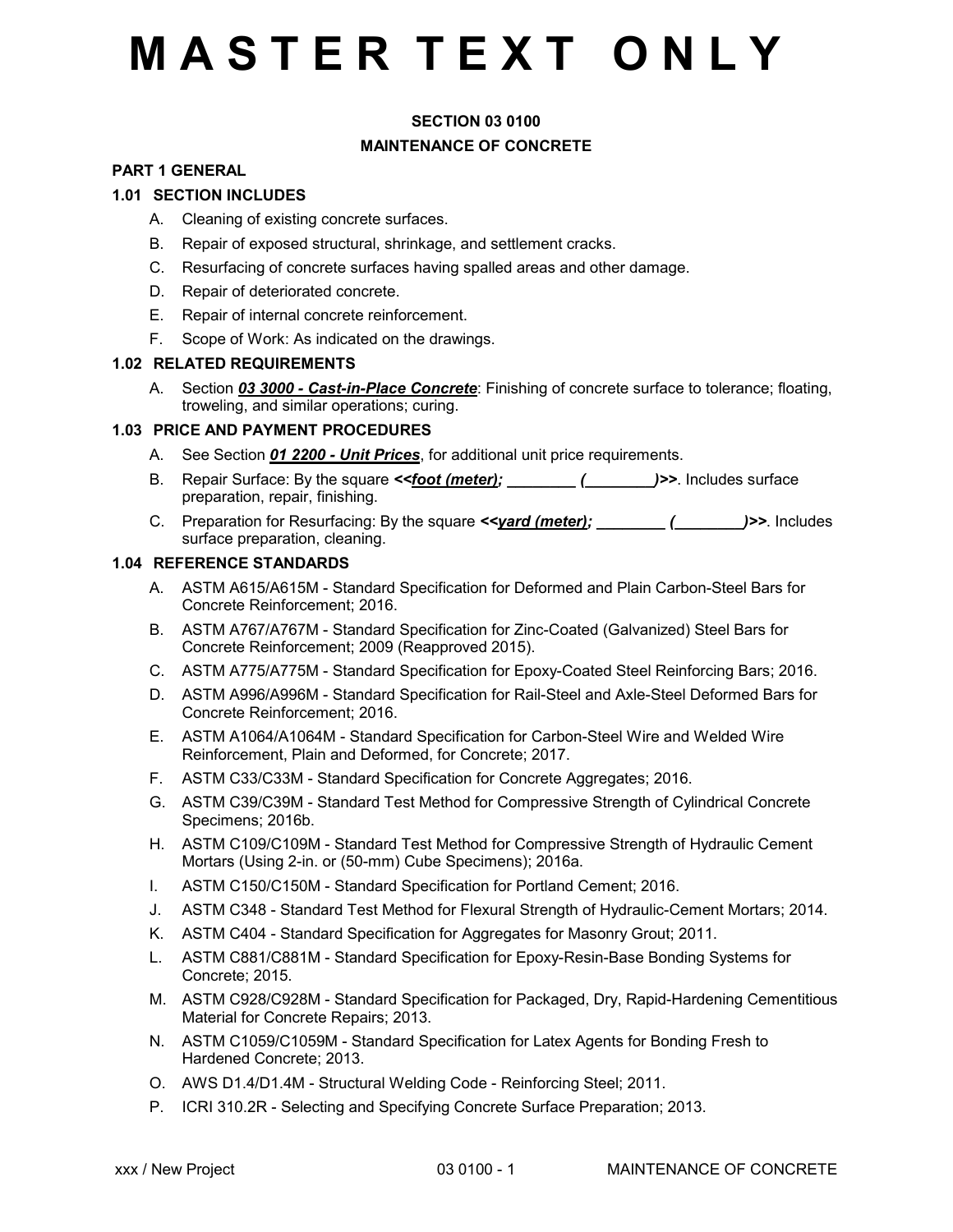### **1.05 ADMINISTRATIVE REQUIREMENTS**

A. Scheduling: Perform <<br />blast cleaning; cleaning; or \_\_\_\_\_\_\_\_>>> only between the hours of *<<7 am to 10 pm; or \_\_\_\_\_\_\_\_>>*.

#### **1.06 SUBMITTALS**

- A. See Section *01 3000 Administrative Requirements*, for submittal procedures.
- B. Product Data: Indicate product standards, physical and chemical characteristics, technical specifications, limitations, maintenance instructions, and general recommendations regarding each material.
- C. Qualification Statements.
- D. Project Record Documents: Accurately record actual locations of structural reinforcement repairs and type of repair.

### **1.07 QUALITY ASSURANCE**

- A. Designer Qualifications: Design reinforcement splices under direct supervision of a Professional*<< Structural; or None - N/A>><< \_\_\_\_\_\_\_\_\_\_\_\_; or None - N/A>>* Engineer experienced in design of this type of work and licensed in *the State in which the Project is located*.
- B. Manufacturer Qualifications: Company specializing in manufacturing products specified in this section, with not less than <<*three; or* >> years of<< *documented; or None - N/A>>* experience.
- C. Cleaner Qualifications: Company specializing in, and with minimum of *<<3 years; or \_\_\_\_\_>>* of experience in, the type of cleaning specified.
- D. Installer Qualifications: Company specializing in performing work of the type specified and with minimum of <<3 years; or \_\_\_\_\_\_\_\_> of << documented; or None - N/A>> experience <<, and *approved by manufacturer; or None - N/A>>*.

### **1.08 MOCK-UP(S)**

NOTE: Edit the following to suit the project conditions.

- B. Test each type of maintenance procedure required on each type of existing construction, to determine the most appropriate procedures to use and as a record of expected results.
- C. Crack Injection: Prepare <<**one sample; or \_\_\_\_ samples>>** of each type of injection.
- D. Horizontal Surface Repair: Total of  $\leq 10$  foot (2 m); \_\_\_\_\_ foot (2 m) >> square area, demonstrating each type of repair.
- E. Vertical Surface Repair: Total of  $\leq 10$  foot (2 m); \_\_\_\_\_ foot (2 m) >> square area, demonstrating each type of repair.
- F. Where color or texture matching is required, first prepare a small size sample on cementitious board.
- G. Locate mock-up(s) <<*where directed; as indicated on drawings; or*  $\rightarrow$ *>*.
- H. Re-work mock-up(s) until satisfactory to *Architect*.
- I. Re-work mock-up(s) until satisfactory to *Owner*.
- J. Satisfactory mock-up(s) may remain as part of the work.

#### **1.09 DELIVERY, STORAGE, AND HANDLING**

A. Comply with manufacturers' instructions for storage, shelf life limitations, and handling of products.

### **PART 2 PRODUCTS**

### **2.01 CLEANING MATERIALS**

- A. Degreaser:
	- 1. Manufacturers: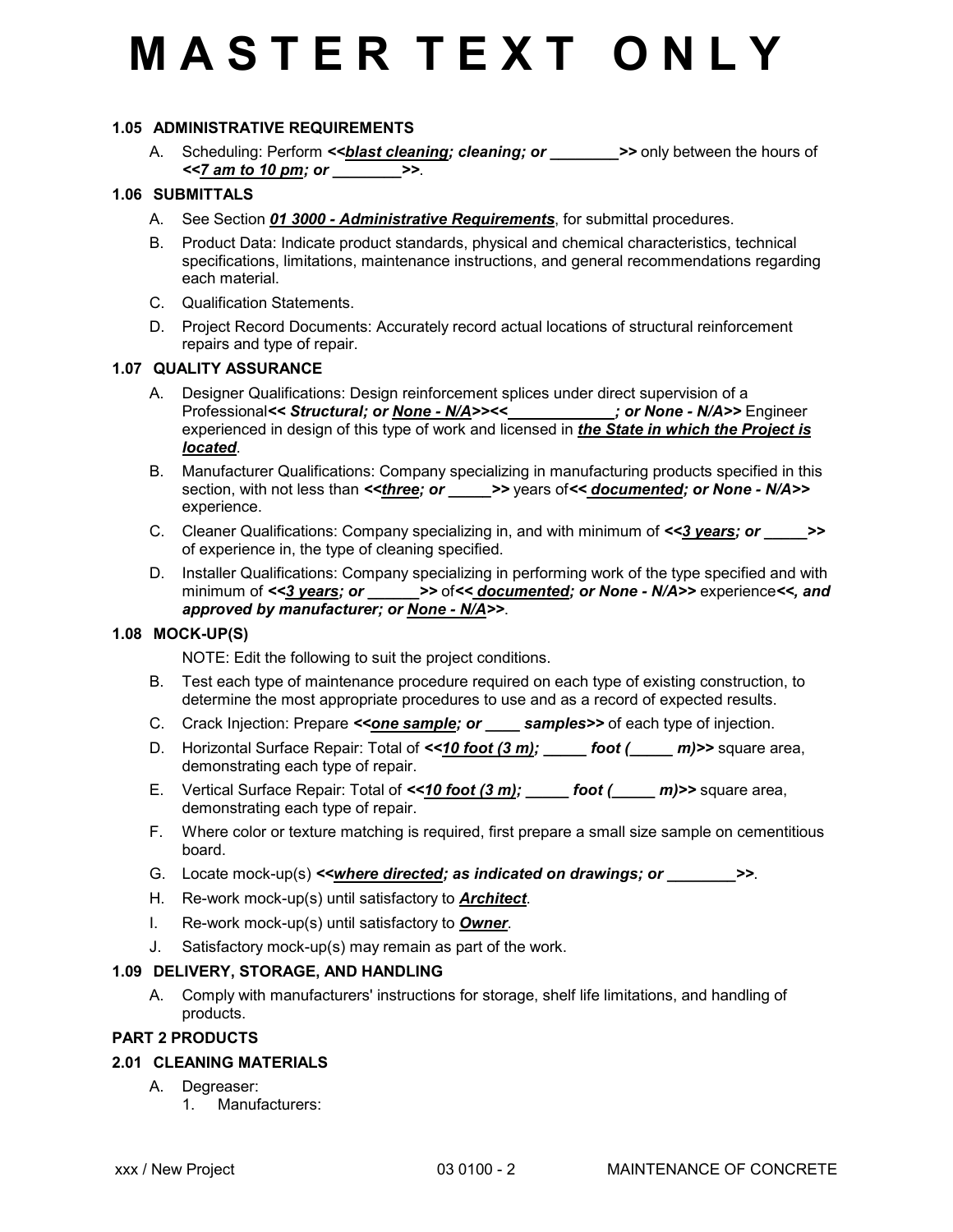- a. Euclid Chemical Company<<: Euco Clean and Strip:;  $\cdot$  ; or None N/A>>: www.euclidchemical.com.
- b. L&M Construction Chemicals, Inc, a subsidiary of Laticrete International, Inc*<<; CITREX;; \_\_\_\_\_\_\_; or None - N/A>>*: www.lmcc.com.
- c. SpecChem, LLC; Orange Peel-Citrus Cleaner: www.specchemllc.com/sle.
- d. W.R. Meadows, Inc*<<; \_\_\_\_\_>>*: www.wrmeadows.com.
- e. *\_\_\_\_\_\_\_\_\_\_*.
- f. Substitutions: *<<See Section 01 6000 Product Requirements; or Not permitted>>*.
- B. Detergent: Non-ionic detergent.
- C. Alkaline Cleaning Agent: *\_\_\_\_\_\_\_\_\_\_*.
- D. Acidic Cleaning Agent: *\_\_\_\_\_\_\_\_\_\_*.
- E. Blasting Medium: *\_\_\_\_\_\_\_\_*.

### **2.02 CEMENTITIOUS PATCHING AND REPAIR MATERIALS**

- A. Manufacturers:
	- 1. Adhesives Technology Corporation: www.atcepoxy.com/sle.
	- 2. ARDEX Engineered Cements: www.ardexamericas.com.
	- 3. BASF Construction Chemicals-Building Systems: www.buildingsystems.basf.com.
	- 4. Dayton Superior Corporation: www.daytonsuperior.com.
	- 5. Euclid Chemical Company: www.euclidchemical.com.
	- 6. Kaufman Products Inc.: www.kaufmanproducts.net.
	- 7. Prospec, an Oldcastle brand: www.prospec.com.
	- 8. The QUIKRETE Companies: www.quikrete.com.
	- 9. SpecChem, LLC: www.specchemllc.com/sle.
	- 10. Stauf USA LLC: www.staufusa.com.
	- 11. W.R. Meadows, Inc: www.wrmeadows.com/sle.
	- 12. *\_\_\_\_\_\_\_\_\_\_*.
	- 13. Substitutions: *<<See Section 01 6000 Product Requirements; or Not permitted>>*.
- B. Bonding Slurry: Water-based latex admixture complying with ASTM C1059/C1059M, combined with Portland cement and sand in accordance with admixture manufacturer's instructions.
	- 1. Admixture Manufacturers:
		- a. Dayton Superior Corporation*<<; Acrylic Bonding Agent J40;; PVA Bonding Agent* J41;;  $\cdot$  ; or None - N/A>>: www.daytonsuperior.com.
		- b. Euclid Chemical Company<<; AKKRO-7T;;  $\blacksquare$ ; or None N/A>>: www.euclidchemical.com.
		- c. The QUIKRETE Companies*<<; QUIKRETE® Concrete Bonding Adhesive;; \_\_\_\_\_\_\_; or None - N/A>>*: www.quikrete.com.
		- d. SpecChem, LLC*<<; Acrylic Bonder;; \_\_\_\_\_; or None N/A>>*: www.specchemllc.com/sle.
		- e. W.R. Meadows, Inc.*<<; Acry-lok;; Intralok; \_\_\_\_\_; or None N/A>>*: www.wrmeadows.com/sle.
		- f. *\_\_\_\_\_\_*.
		- g. Substitutions: *<<See Section 01 6000 Product Requirements; or Not permitted>>*.
- C. Cementitious Resurfacing Mortar: One- or two-component, factory-mixed, polymer-modified cementitious mortar designed for continuous thin-coat application.
	- 1. In-place material resistant to freeze/thaw conditions.
	- 2. Mixed with water or latex type bonding agent in proportions as recommended by manufacturer.
	- 3. Integral corrosion inhibitor.
	- 4. Recommended Thickness: *<<1/8 inch (3 mm); Feather edge to 1/8 inch (Feather edge to 3 mm); Feather edge to 1/4 inch (Feather edge to 6.3 mm); Feather edge to 1/2*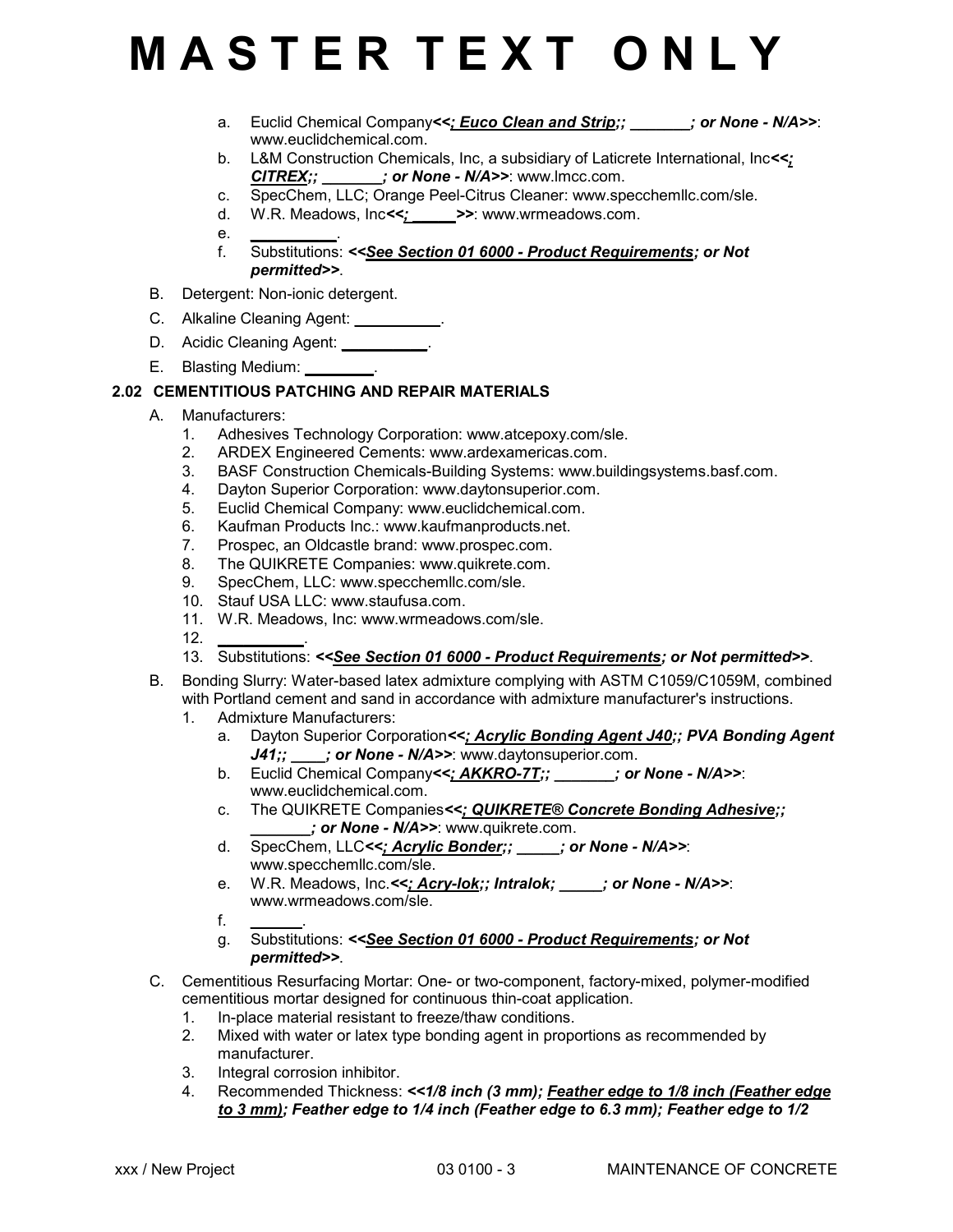*inch (Feather edge to 12.7 mm); 1/16 inch to 1/2 inch (1.5 mm to 13 mm); 1/16 inch to 2 inches (1.5 mm to 50.8 mm); 1/8 inch to 1-1/2 inch (1.5 mm to 38.1 mm); 1/8 inch to 2 inches (3 mm to 50.8 mm); Less than 1/8 inch (Less than 3 mm); Less than 2 inches (Less than 50.8 mm); \_\_\_\_ inch (\_\_\_\_ mm)>>*.

- 5. Color: Gray.
- 6. Manufacturers:
	- a. ARDEX Engineered Cements; ARDEX Feather Finish: www.ardexamericas.com.
	- b. Dayton Superior Corporation; Architectural Finish: www.daytonsuperior.com.
	- c. Dayton Superior Corporation; Thin Resurfacer: www.daytonsuperior.com.<br>d. Dayton Superior Corporation: Recrete 20 Minute: www.daytonsuperior.com
	- Dayton Superior Corporation; Recrete 20 Minute: www.daytonsuperior.com.
	- e. Dayton Superior Corporation; Recrete Light 20 Minute: www.daytonsuperior.com.
	- f. Euclid Chemical Company; THIN TOP SUPREME: www.euclidchemical.com.
	- g. Kaufman Products Inc; HiCap FT: www.kaufmanproducts.net.
	- Kaufman Products Inc; DressUp: www.kaufmanproducts.net.
	- i. Kaufman Products Inc; Patchwell: www.kaufmanproducts.net.
	- j. Kaufman Products Inc; Patchwell Kit: www.kaufmanproducts.net.
	- k. Kaufman Products Inc; Patchwell Deep Light: www.kaufmanproducts.net.
	- l. L&M Construction Chemicals, Inc, a subsidiary of Laticrete International, Inc; Duracrete: www.lmcc.com.
	- m. Prospec, an Oldcastle brand; CR Concrete Resurfacer: www.prospec.com.
	- n. Prospec, an Oldcastle brand; Vinyl Concrete Patch: www.prospec.com.
	- o. The QUIKRETE Companies; QUIKRETE® Concrete Resurfacer: www.quikrete.com.
	- p. SpecChem, LLC: Duo Patch: www.specchemllc.com/sle.
	- q. SpecChem, LLC: RevCrete: www.specchemllc.com/sle.
	- r. SpecChem, LLC: Final Finish: www.specchemllc.com/sle.
	- s. Xypex Chemical Corporation; XYPEX Megamix II: www.xypex.com.
	- t. W.R. Meadows, Inc; Parge-All AF: www.wrmeadows.com/sle.
	- u. W.R. Meadows, Inc; Meadow-Patch T2: www.wrmeadows.com/sle.
	- v. *\_\_\_\_\_\_\_\_\_\_*.

w. *\_\_\_\_\_\_\_\_\_\_*.

- x. Substitutions: *<<See Section 01 6000 Product Requirements; or Not permitted>>*.
- D. Cementitious Repair Mortar, Trowel Grade: One- or two-component, factory-mixed, polymer-modified cementitious mortar.
	- 1. In-place material resistant to freeze/thaw conditions.
	- 2. Mixed with water or latex type bonding agent in proportions as recommended by manufacturer.
	- 3. Dry Material: Complies with ASTM C928/C928M.<br>4. Integral corrosion inhibitor.
	- Integral corrosion inhibitor.
	- 5. Products:
		- a. ARDEX Engineered Cements; ARDEX Feather Finish: www.ardexamericas.com.
		- b. Adhesives Technology Corporation*<<; HARD-ROK JET PATCH;; \_\_\_\_\_; or None - N/A>>*: www.atcepoxy.com/sle.
		- c. Dayton Superior Corporation; Polyfast FS: www.daytonsuperior.com.
		- d. Dayton Superior Corporation; Special Patch: www.daytonsuperior.com.
		- e. Dayton Superior Corporation; Civil/Structural VO: www.daytonsuperior.com.
		- f. Dayton Superior Corporation; HD 25 VO: www.daytonsuperior.com.
		- g. Dayton Superior Corporation; Perma Patch VO: www.daytonsuperior.com.
		- h. Euclid Chemical Company; EXPRESS REPAIR: www.euclidchemical.com.
		- i. Euclid Chemical Company; EucoRepair V100: www.euclidchemical.com.
		- j. Five Star Products, Inc; Five Star Structural Concrete V/O: www.fivestarproducts.com.
		- k. Kaufman Products Inc; Patchwell V/O: www.kaufmanproducts.net.
		- l. Kaufman Products Inc; Patchwell Deep Light: www.kaufmanproducts.net.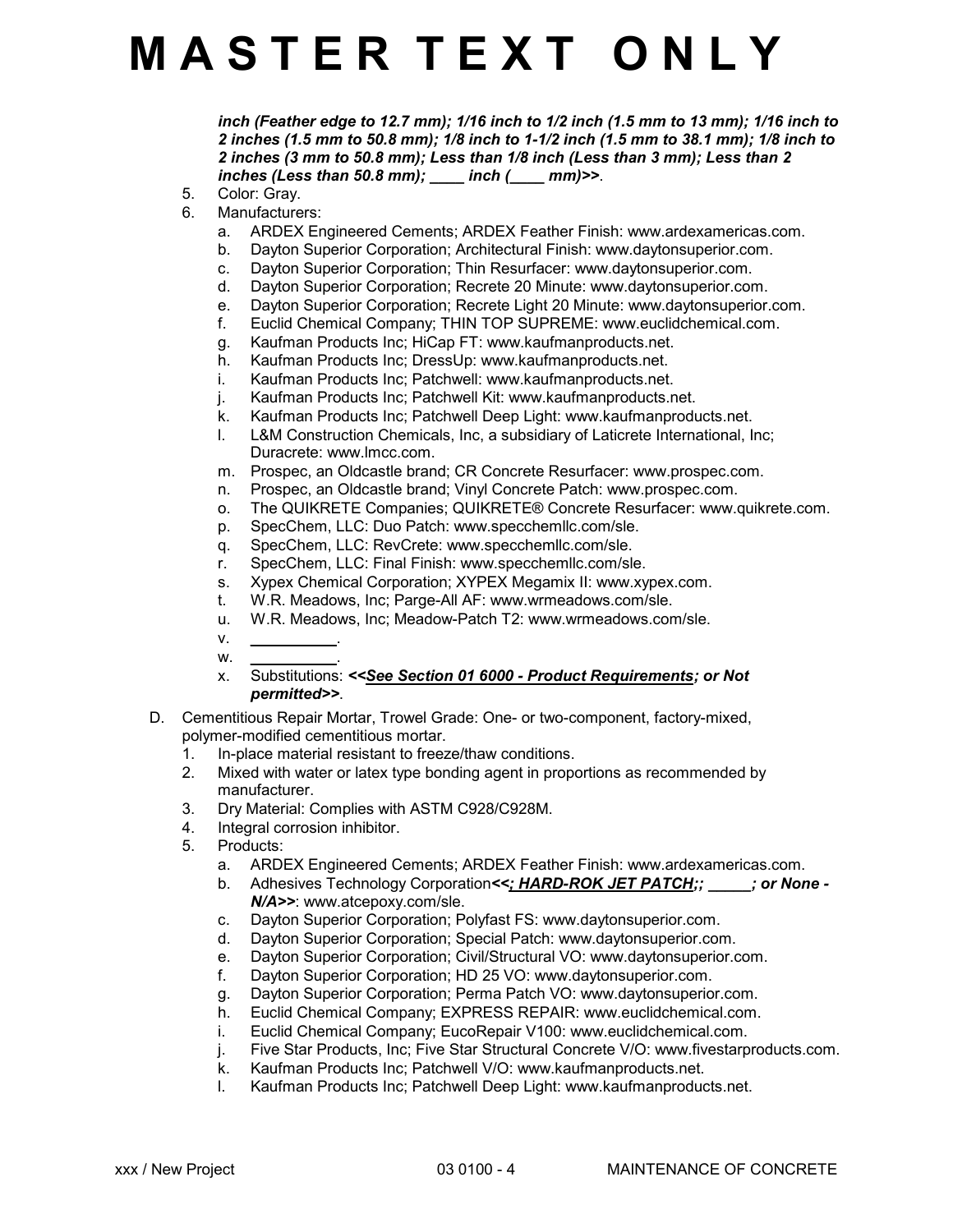m. Koster American Corporation <<; Koster Repair Mortar;;  $\cdot$  ; or None - N/A>>: www.kosterusa.com.

- n. Prospec, an Oldcastle brand; RubCrete: www.prospec.com.
- o. Prospec, an Oldcastle brand; BlendCrete: www.prospec.com.
- p. The QUIKRETE Companies; QUIKRETE® FastSet Repair Mortar: www.quikrete.com.
- q. SpecChem, LLC; RepCon V/O: www.specchemllc.com/sle.
- r. SpecChem, LLC; SpecPatch: www.specchemllc.com/sle.
- s. SpecChem, LLC; Duo Patch: www.specchemllc.com/sle.
- t. SpecChem, LLC; Precast Patch: www.specchemllc.com/sle.
- u. SpecChem, LLC; Precast Patch 5: www.specchemllc.com/sle.
- v. Stauf USA LLC; Quick Feather Float QFF-560: www.staufusa.com.
- w. W.R. Meadows, Inc; Meadow-Patch T1, Meadow-Patch T2, Meadow-Patch 5, or Meadow-Patch 20: www.wrmeadows.com/sle.
- x. Meadow-Crete GPS: www.wrmeadows.com/sle.
- y. *\_\_\_\_\_\_\_\_\_\_*.
- z. *\_\_\_\_\_\_\_\_\_\_*.
- aa. Substitutions: *<<See Section 01 6000 Product Requirements; or Not permitted>>*.
- E. Cementitious Repair Mortar, Form and Pour/Pump Grade: Flowable, one- or two-component, factory-mixed, polymer-modified cementitious mortar; in-place material resistant to freeze/thaw conditions.
	- 1. Mixed with water in proportions as recommended by manufacturer.<br>2. Integral corrosion inhibitor.
	- 2. Integral corrosion inhibitor.
	- 3. Manufacturers:
		- a. ARDEX Engineered Cements; ARDEX FDM: www.ardexamericas.com.
		- b. Dayton Superior Corporation; Civil/Structural FPX: www.daytonsuperior.com.
		- c. Dayton Superior Corporation; Perma Patch FP: www.daytonsuperior.com.
		- d. Euclid Chemical Company; EUCOCRETE: www.euclidchemical.com.
		- e. Euclid Chemical Company; EUCOCRETE SUPREME: www.euclidchemical.com.
		- f. Five Star Products, Inc; Five Star Structural Concrete: www.fivestarproducts.com.
		- g. Kaufman Products Inc; Patchwell Deep: www.kaufmanproducts.net.
		- h. SpecChem, LLC; Duo Patch; www.specchemllc.com/sle.
		- i. SpecChem, LLC; RepCon H-350; www.specchemllc.com/sle.
		- j. W.R. Meadows, Inc; Meadow-Crete FNP: www.wrmeadows.com/sle.
		- k. W.R. Meadows, Inc; Meadow-Crete FNP Extended: www.wrmeadows.com/sle.
		- l. *\_\_\_\_\_\_\_\_\_\_*. m. *\_\_\_\_\_\_\_\_\_\_*.
		- n. Substitutions: *<<See Section 01 6000 Product Requirements; or Not permitted>>*.
- F. Cementitious Pavement Repair Mortar: Fast hardening, flowable; composed of cement, sand, and additives; capable of setting in cold weather conditions without the aid of chloride- or gypsum-based accelerators; in-place material resistant to freeze/thaw conditions.
	- 1. Dry Material: Complies with ASTM C928/C928M.
	- 2. Integral corrosion inhibitor.
	- 3. Time To Open To Traffic: *<<1 hour; 3 hours; 6 hours; or \_\_\_\_\_>>*, maximum.
	- 4. Time to Top-Coating: <<4 hours; 24 hours; or >>, maximum.
	- 5. Manufacturers:
		- a. ARDEX Engineered Cements; ARDEX TRM: www.ardexamericas.com.
		- b. Dayton Superior Corporation; HD 50: www.daytonsuperior.com.
		- c. Dayton Superior Corporation; Pave Patch 3000: www.daytonsuperior.com.
		- d. Euclid Chemical Company; EUCO RE-COVER: www.euclidchemical.com.
		- e. Euclid Chemical Company; VERSASPEED LS: www.euclidchemical.com.
		- f. Kaufman Products Inc; Duracrete II: www.kaufmanproducts.net.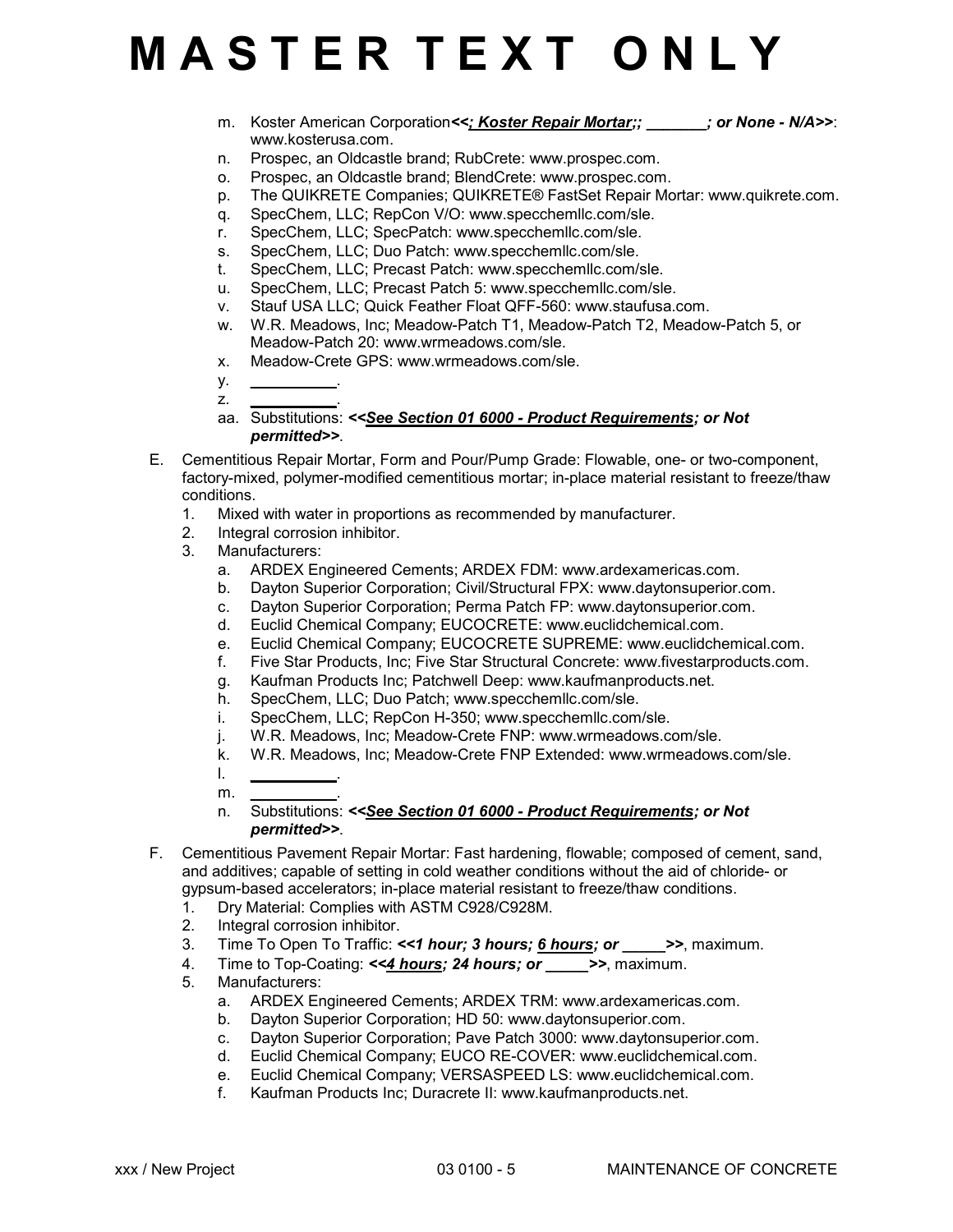- g. Kaufman Products Inc; Duracrete II FT: www.kaufmanproducts.net.
- h. Kaufman Products Inc; Duracrete II VOFT: www.kaufmanproducts.net. i. The QUIKRETE Companies*<<; QUIKRETE® Fiber-Reinforced Deck Mix;;*
	- *QUIKRETE® Polymer Modified Fiber-Reinforced Deck Mix;; \_\_\_\_\_\_\_\_\_\_\_\_; or None - N/A>>*: www.quikrete.com.
- j. SpecChem, LLC; RepCon 928: www.specchemllc.com/sle.
- k. SpecChem, LLC; RepCon 928 FS: www.specchemllc.com/sle.
- l. W.R. Meadows, Inc; Futura-15: www.wrmeadows.com/sle.
- m. W.R. Meadows, Inc; Futura-45 or Futura-45 Extended: www.wrmeadows.com/sle.
- n. *\_\_\_\_\_\_\_\_\_\_*.
- o. *\_\_\_\_\_\_\_\_\_\_*. p. Substitutions: *<<See Section 01 6000 - Product Requirements; or Not permitted>>*.
- G. Cementitious Hydraulic Waterstop: Very fast setting, low slump, hand formable, and capable of stopping active water leaks; in-place material resistant to freeze/thaw conditions.
	- 1. Manufacturers:
		- a. Dayton Superior Corporation; Waterstop: www.daytonsuperior.com.
		- b. Euclid Chemical Company; SPEED PLUG: www.euclidchemical.com.
		- c. Kaufman Products Inc*<<; SurePlug regular set;; SurePlug slow set;; SurePlug - fast set; or; \_\_\_\_>>*: www.kaufmanproducts.net.
		- d. Kaufman Products Inc; HiCap: www.kaufmanproducts.net.
		- e. SpecChem, LLC; SpecPlug or Super SpecPlug; www.specchemllc.com/sle.
		- f. W.R. Meadows, Inc; Meadow-Plug or Meadow-Patch 5: www.wrmeadows.com/sle.
		- g. *\_\_\_\_\_\_\_\_\_\_*. h. *\_\_\_\_\_\_\_\_\_\_*.
		- i. Substitutions: *<<See Section 01 6000 Product Requirements; or Not permitted>>*.
- H. Exterior Self-Leveling Concrete Topping: Portland cement-based; suitable as wear surface topping in exterior and wet locations as well as underlayment for applied materials.
	- 1. Compressive Strength: *<<4300 pounds per square inch (30 MPa); \_\_\_\_\_ pounds per* **square inch (** MPa)>>, minimum, at 28 days, when tested in accordance with ASTM C109/C109M, air cured.
	- 2. Flexural Strength: *<<1000 pounds per square inch (7 MPa); \_\_\_\_\_ pounds per square inch (\_\_\_ MPa)>>*, minimum, at 28 days, when tested in accordance with ASTM C348.
	- 3. Manufacturers:
		- a. Kaufman Products Inc; SureFlow 042: www.kaufmanproducts.net.
		- b. *\_\_\_\_\_\_\_\_\_\_*.
		- c. Substitutions: *<<See Section 01 6000 Product Requirements; or Not permitted>>*.
- I. Pre-Blended Concrete Mix for Small Projects: Construction-grade Portland cement uniformly blended with aggregates and other approved concrete ingredients, requiring only the addition of water.
	- 1. Compressive Strength: *<<4000 pounds per square inch (27.6 MPa); 5000 pounds per square inch (34.5 MPa); 7000 pounds per square inch (48.3 MPa); \_\_\_\_\_ pounds per square inch (\_\_\_\_\_ MPa)>>*, minimum, at 28 days, when tested in accordance with ASTM C39/C39M.
	- 2. Manufacturers:
		- a. The QUIKRETE Companies; QUIKRETE® Fast Set Concrete Mix: www.quikrete.com.
		- b. The QUIKRETE Companies; QUIKRETE® Concrete Mix: www.quikrete.com.<br>c. The QUIKRETE Companies: QUIKRETE® Crack Resistant Concrete Mix:
		- The QUIKRETE Companies; QUIKRETE® Crack Resistant Concrete Mix: www.quikrete.com.
		- d. The QUIKRETE Companies; QUIKRETE® 5000 Concrete Mix: www.quikrete.com.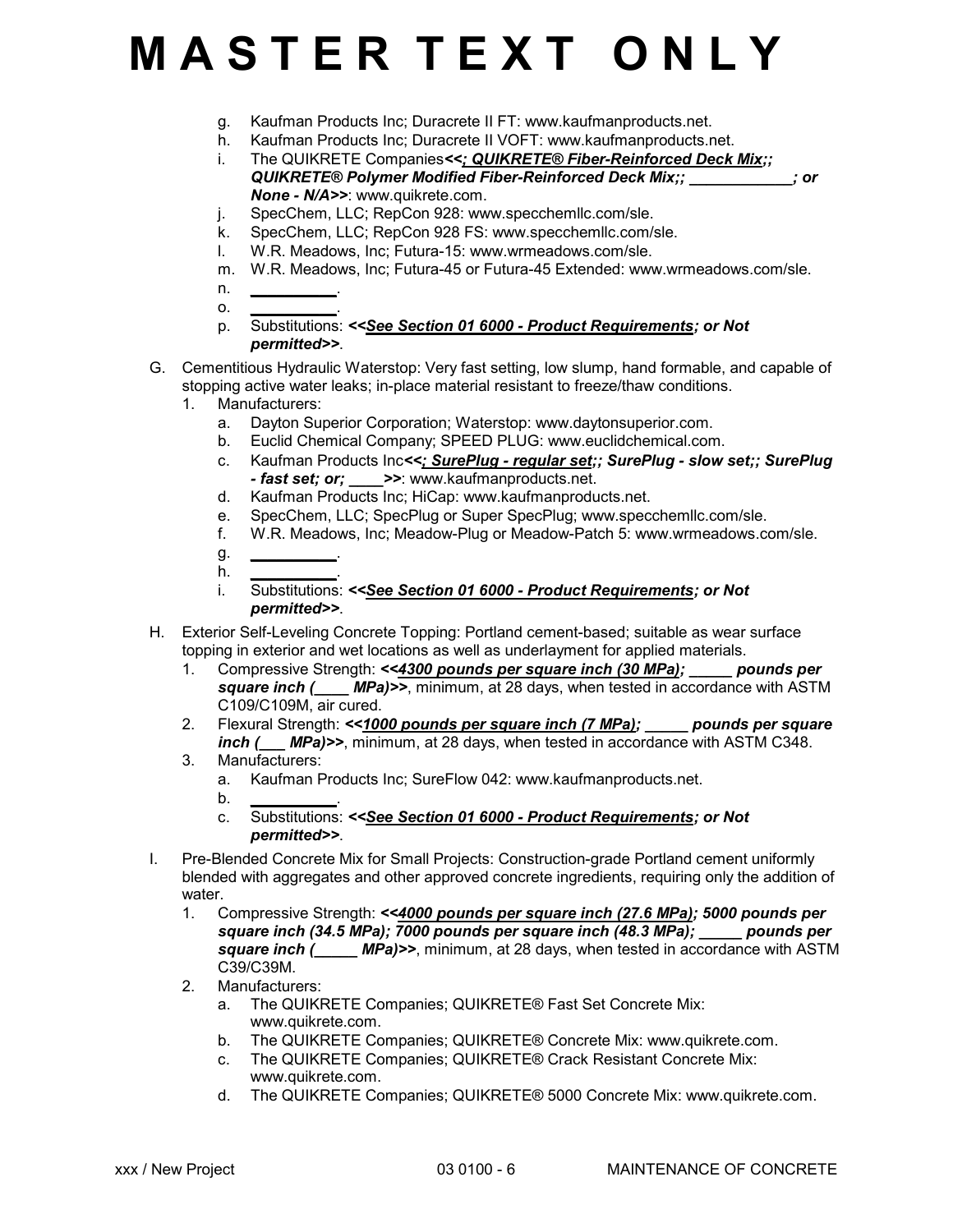- e. *\_\_\_\_\_\_\_\_\_\_*.
- f. *\_\_\_\_\_\_\_\_\_\_*. g. Substitutions: *<<See Section 01 6000 - Product Requirements; or Not permitted>>*.

### **2.03 EPOXY PATCHING AND REPAIR MATERIALS**

- A. Manufacturers:
	- 1. Adhesives Technology Corporation: www.atcepoxy.com/sle.
	- 2. Chase Construction Products: www.chasecorp.com.
	- 3. Dayton Superior Corporation: www.daytonsuperior.com.
	- 4. Euclid Chemical Company: www.euclidchemical.com.
	- 5. Kaufman Products Inc.: www.kaufmanproducts.net.
	- 6. SpecChem, LLC: www.specchemllc.com/sle.
	- 7. Sto Corp: www.stocorp.com.
	- 8. W.R. Meadows, Inc: www.wrmeadows.com/sle.
	- 9. *\_\_\_\_\_\_\_\_\_\_*. 10. *\_\_\_\_\_\_\_\_\_\_*.
	- 11. Substitutions: *<<See Section 01 6000 Product Requirements; or Not permitted>>*.
- B. Epoxy Repair Mortar: Epoxy resin mixed with aggregate and other materials in accordance with manufacturer's instructions for purpose intended; conform to pot life and workability limits.
	- 1. Manufacturers:
		- a. Adhesives Technology Corporation*<<; Crackbond SLV-302; ; Crackbond LR-321;; Crackbond LR-321 LPL;; Ultrabond 2100;; Ultrabond 2100 LPL;; \_\_\_\_\_; or None - N/A>>*: www.atcepoxy.com/sle.
		- b. ARDEX Engineered Cements; ARDEX BACA: www.ardexamericas.com.
		- c. Dayton Superior Corporation; Sure Patch: www.daytonsuperior.com.
		- d. Dayton Superior Corporation; Sure Fil J52: www.daytonsuperior.com.
		- e. Dayton Superior Corporation; Sure Seal LV/LM: www.daytonsuperior.com.
		- f. Dayton Superior Corporation; Pro-Flex: www.daytonsuperior.com.
		- g. Euclid Chemical Company; DURALFLEX FASTPATCH: www.euclidchemical.com.
		- h. Kaufman Products Inc.; SurePoxy Mortar, SurePoxy HMLV, or SurePoxy HMLV Class B: www.kaufmanproducts.net.
		- i. The QUIKRETE Companies*<<; QUIKRETE® FastSet Anchoring Epoxy;; QUIKRETE® High Strength Anchoring Epoxy;; \_\_\_\_\_\_\_\_\_\_\_\_; or None - N/A>>*: www.quikrete.com.
		- j. SpecChem, LLC; SpecPoxy 1000, SpecPoxy 2000, SpecPoxy 3000 or SpecPoxy 3000 FS: www.specchemllc.com/sle.
		- k. W.R. Meadows, Inc; Rezi-Weld Gel Paste, Rezi-Weld Gel Paste State, Rezi-Weld 1000, Rezi-Weld LV, or Rezi-Weld LV State: www.wrmeadows.com/sle.
		- l. *\_\_\_\_\_\_\_\_\_\_*.
		- $m_{\odot}$
		- n. Substitutions: *<<See Section 01 6000 Product Requirements; or Not permitted>>*.
- C. Epoxy Injection Adhesive:
	- 1. Manufacturers:
		- a. Adhesives Technology Corporation*<<; Crackbond LR-321;; Crackbond LR-321 G;; Crackbond SLV-302;; \_\_\_\_\_; or None - N/A>>*: www.atcepoxy.com/sle.
		- b. Dayton Superior Corporation; Sure Inject J56: www.daytonsuperior.com.
		- c. Dayton Superior Corporation; Sure Inject J56 SLV: www.daytonsuperior.com.
		- d. Dayton Superior Corporation; Pro-Poxy 50: www.daytonsuperior.com.
		- e. Dayton Superior Corporation; Pro-Poxy 100: www.daytonsuperior.com.<br>f. Euclid Chemical Company: DURAL FAST SET LV: www.euclidchemica
		- Euclid Chemical Company; DURAL FAST SET LV: www.euclidchemical.com.
		- g. Kaufman Products Inc; SurePoxy HMLV, SurePoxy HMLV Class B, or SurePoxy HMSLV: www.kaufmanproducts.net.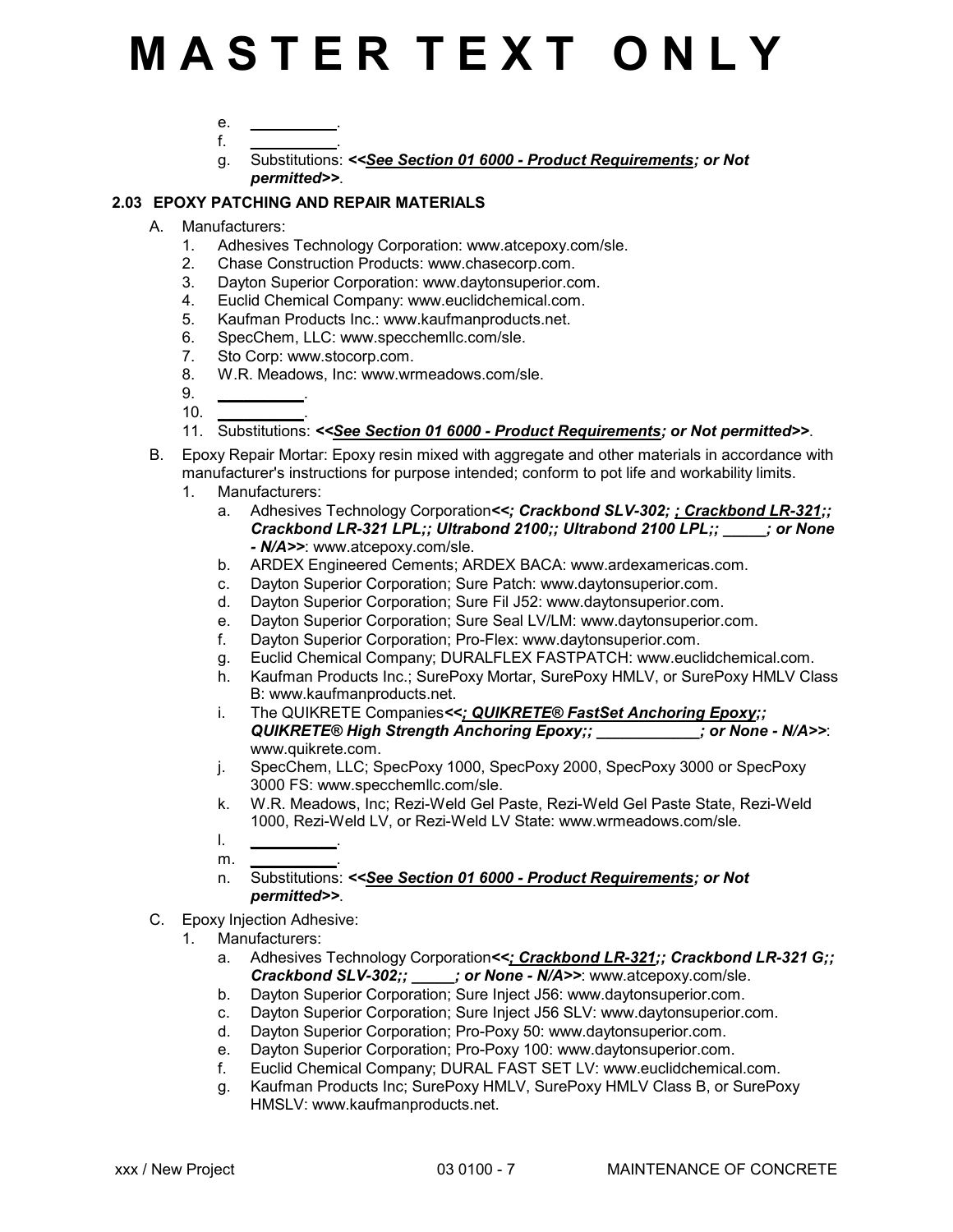- h. SpecChem, LLC; SpecPoxy 1000; www.specchemllc.com/sle.
- i. W.R. Meadows, Inc; Rezi-Weld LV, Rezi-Weld LV State, Rezi-Weld (IP), or Rezi-Weld Gel Paste: www.wrmeadows.com/sle.
- j. *\_\_\_\_\_\_\_\_\_\_*. k. *\_\_\_\_\_\_\_\_\_\_*.
- l. Substitutions: *<<See Section 01 6000 Product Requirements; or Not permitted>>*.
- D. Epoxy Bonding Adhesive: Non-sag, two-part, 100 percent solids; recommended by manufacturer for purpose and conditions under which used.
	- 1. Non-Load-Bearing Applications: ASTM C881/C881M Type I, II, III, IV, or V, whichever is appropriate to application.
	- 2. Load-Bearing Applications: ASTM C881/C881M Type IV or V, whichever is appropriate to application.
	- 3. Other Applications: ASTM C881/C881M Type as appropriate to application.
	- 4. Manufacturers:
		- a. ARDEX Engineered Cements*<<; \_\_\_\_; or None N/A>>*: www.ardexamericas.com.
		- b. Adhesives Technology Corporation; Crackbond LR321: www.atcepoxy.com/sle.
		- c. Adhesives Technology Corporation; Crackbond SLV-302: www.atcepoxy.com/sle.
		- d. Adhesives Technology Corporation; Ultrabond 2100: www.atcepoxy.com/sle.
		- e. Adhesives Technology Corporation; Ultrabond 2100 LPL: www.atcepoxy.com/sle.
		- f. Adhesives Technology Corporation; Crackbond LR321 LPL: www.atcepoxy.com/sle.
		-
		- g. Dayton Superior Corporation; Sure Bond J58: www.daytonsuperior.com.<br>h. Dayton Superior Corporation; Sure Bond J58 LPL: www.davtonsuperior.c Dayton Superior Corporation; Sure Bond J58 LPL: www.daytonsuperior.com.
		- i. Dayton Superior Corporation; Pro-Poxy 200: www.daytonsuperior.com.
		- j. Euclid Chemical Company; DURAL FAST SET LV: www.euclidchemical.com.
		- k. Euclid Chemical Company; DURALFLEX GEL: www.euclidchemical.com.
		- l. Euclid Chemical Company; DURALFLEX LV: www.euclidchemical.com.
		- m. Euclid Chemical Company; DURAL 452 GEL, DURAL 452 LV, or DURAL 452 MV: www.euclidchemical.com.
		- n. Kaufman Products Inc; SurePoxy HM Gel: www.kaufmanproducts.net.
		- o. SpecChem, LLC; SpecPoxy 2000: www.specchemllc.com/sle.
		- p. SpecChem, LLC; SpecPoxy 3000: www.specchemllc.com/sle.
		- q. SpecChem, LLC; SpecPoxy 3000 FS: www.specchemllc.com/sle.
		- r. W.R. Meadows, Inc; Rezi-Weld Gel Paste: www.wrmeadows.com/sle.
		- s. W.R. Meadows, Inc; Rezi-Weld Gel Paste State: www.wrmeadows.com/sle.
		- t. W.R. Meadows, Inc; Rezi-Weld 1000: www.wrmeadows.com/sle.
		- u. *\_\_\_\_\_\_\_\_\_\_*.
		- v. *\_\_\_\_\_\_\_\_\_\_*. w. Substitutions: *<<See Section 01 6000 - Product Requirements; or Not permitted>>*.

### **2.04 POLYURETHANE PATCHING AND REPAIR MATERIALS**

- A. Manufacturers:
	- 1. Adhesives Technology Corporation: www.atcepoxy.com/sle.
	- 2. ARDEX Engineered Cements; www.ardexamericas.com.
	- 3. Dayton Superior Corporation: www.daytonsuperior.com.
	- 4. Euclid Chemical Company: www.euclidchemical.com.
	- 5. *\_\_\_\_\_\_\_\_\_\_*.
	- 6. *\_\_\_\_\_\_\_\_\_\_*.
	- 7. Substitutions: *<<See Section 01 6000 Product Requirements; or Not permitted>>*.
- B. Polyurethane Repair Gel:
	- 1. Manufacturers:
		- a. ARDEX Engineered Cements; ARDEX ArdiFix: www.ardexamericas.com.
		- b. Adhesives Technology Corporation; Crackbond CSR: www.atcepoxy.com/sle.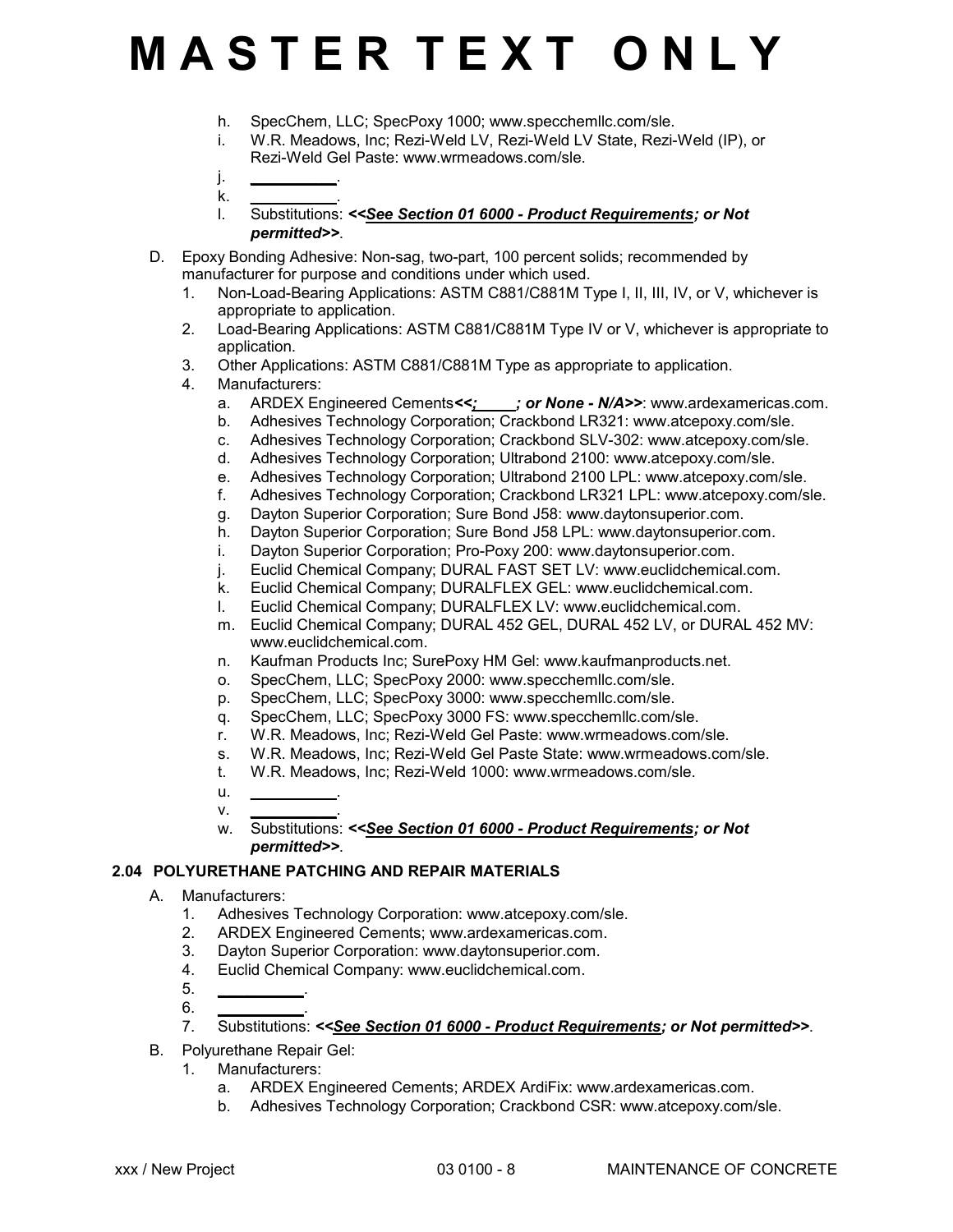- c. Dayton Superior Corporation; Rapid Resin Repair: www.daytonsuperior.com.
- d. Euclid Chemical Company; EUCO QWIKstitch: www.euclidchemical.com.
- e. *\_\_\_\_\_\_\_\_\_\_*. f. *\_\_\_\_\_\_\_\_\_\_*.
- g. Substitutions: *<<See Section 01 6000 Product Requirements; or Not permitted>>*.

### **2.05 ACCESSORIES**

- A. Anchoring Adhesive: Self-leveling or non-sag as applicable.
	- 1. Self-Leveling Polyester-Based Products:
		- a. W.R. Meadows, Inc; Poly-Grip: www.wrmeadows.com/sle.
		- b. *\_\_\_\_\_\_\_\_\_\_*.
		- c. *\_\_\_\_\_\_\_\_\_\_*.
		- d. Substitutions: *<<See Section 01 6000 Product Requirements; or Not permitted>>*.
	- 2. Self-Leveling Epoxy Products:
		- a. Euclid Chemical Company; DURAL FAST SET LV: www.euclidchemical.com.
		- b. SpecChem, LLC; SpecPoxy 2000; www.specchemllc.com/sle.
		- c. W.R. Meadows, Inc; Rezi-Weld 1000, Rezi-Weld (IP), or Rezi-Weld 3/2: www.wrmeadows.com/sle.
		- d. *\_\_\_\_\_\_\_\_\_\_*.
		- e. *\_\_\_\_\_\_\_\_\_\_*.
		- f. Substitutions: *<<See Section 01 6000 Product Requirements; or Not permitted>>*.
	- 3. Non-Sag Epoxy Products:
		- a. Dayton Superior Corporation; Sure Anchor J50, Sure Anchor I J51, All Weather J51 AW, Pro-Poxy 300, Pro-Poxy 300 FAST, Pro-Poxy 400, or Pro-Poxy 500: www.daytonsuperior.com.
		- b. Euclid Chemical Company; DURAL FAST SET GEL: www.euclidchemical.com.
		- c. SpecChem, LLC; SpecPoxy 3000 or SpecPoxy 3000 FS: www.specchemllc.com/sle.
		- d. W.R. Meadows, Inc; Rezi-Weld Gel Paste or Rezi-Weld Gel Paste State: www.wrmeadows.com/sle.
		- e. *\_\_\_\_\_\_\_\_\_\_*.
		- f. *\_\_\_\_\_\_\_\_\_\_*.
		- g. Substitutions: *<<See Section 01 6000 Product Requirements; or Not permitted>>*.
- B. Portland Cement: ASTM C150/C150M, Type *<<I; II; III; or \_\_\_\_>>*, *<<grey; or white>>*.
- C. Sand: <<**ASTM C33/C33M; ASTM C404; or \_\_\_\_\_\_\_\_>>**; uniformly graded, clean.
- D. Water: Clean and potable.
- E. Reinforcing Steel: ASTM A615/A615M Grade *<<40 (40,000 psi) (280 MPa); 60 (60,000 psi) (420 MPa); 75 (75,000 psi) (520 MPa); 80 (80,000 psi) (550 MPa); 100 (100,000 psi) (690 MPa); \_\_\_ (\_\_\_\_\_\_\_ psi) (\_\_\_\_\_ MPa)>>* billet-steel *<<plain; deformed; or \_\_\_\_\_\_\_\_\_>>* bars, *<<unfinished; galvanized; or \_\_\_\_\_\_\_\_\_\_>>*.
- F. Reinforcing Steel: Deformed bars, ASTM A996/A996M Grade *<<40 (280), Type A; 50 (350), Type R; 60 (420), Type A; 60 (420), Type R; 60 (420), Type A or R; or \_\_\_\_\_>>*.
	- 1. Galvanized in accordance with ASTM A767/A767M, Class *<<I; or II>>*.
	- 2. Epoxy coated in accordance with ASTM A775/A775M.
- G. Stirrup Steel: <<**ASTM A1064/A1064M; or >>.**
- H. Splicing Sleeves: *\_\_\_\_\_\_\_\_* type.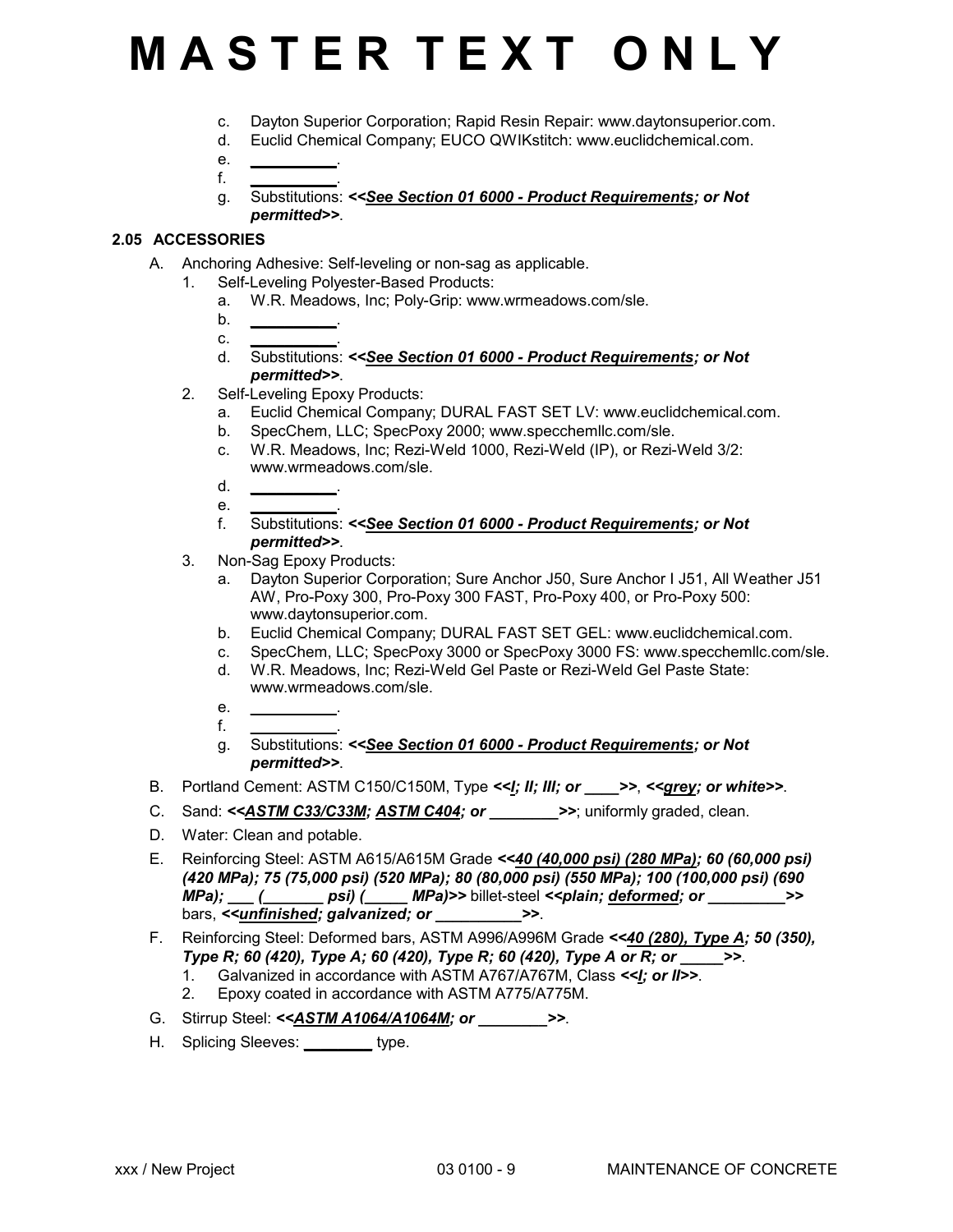### **PART 3 EXECUTION**

### **3.01 EXAMINATION**

- A. Verify that surfaces are ready to receive work.
- B. Beginning of installation means acceptance of substrate.

### **3.02 PREPARATION**

A. Prepare concrete surfaces to be repaired according to ICRI 310.2R*<<, CSP 3;, CSP 4;, CSP 5;, CSP 6;, CSP 7;, CSP 8;, CSP 9; , \_\_\_\_\_\_; or None - N/A>>*.

### **3.03 CLEANING EXISTING CONCRETE**

- A. Provide enclosures, barricades, and other temporary construction as required to protect adjacent work from damage.
- B. Clean concrete surfaces of dirt or other contamination using the gentlest method that is effective.
	- 1. Try the gentlest method first, then, if not clean enough, use a less gentle method taking care to watch for impending damage.
	- 2. Clean out cracks and voids using same methods.
- C. The following are acceptable cleaning methods, in order from gentlest to less gentle:
	- 1. Water washing using low-pressure, maximum of 100 psi, and, if necessary, brushes with natural or synthetic bristles.
	- 2. Increasing the water washing pressure to maximum of 400 psi.
	- 3. Adding detergent to washing water; with final water rinse to remove residual detergent.
	- 4. Steam-generated low-pressure hot-water washing.
	- 5. Alkaline cleaning agent applied for the least amount of time that is effective, followed by slight acid rinse and water rinse.
	- 6. Acidic cleaning agent applied for the least amount of time that is effective, followed by water rinse. Test acidic cleaning agents on mock-up surfaces prior to use.
	- 7. Abrasive blasting: Use only abrasive media that have been proven not to damage concrete by testing on mock-up.
- D. Do not use any of the following cleaning methods, unless otherwise indicated:
	- 1. Brushes with wire bristles, grinding with abrasives, solvents, hydrochloric or muriatic acid, sodium hydroxide, caustic soda, or lye.
	- 2. Soap or detergent that is not non-ionic.
	- 3. Water washing pressure to over 100 psi.
	- 4. Steam-cleaning or steam-generated hot-water washing.
	- 5. Alkaline cleaning agents.
	- 6. Acidic cleaning agents.
	- 7. Abrasive blasting.

### **3.04 PAINT AND GRAFFITI REMOVAL**

 NOTE: Insert text for specific situations involved on the project; consider type of substrate as well as type of graffiti.

### **3.05 CONCRETE STRUCTURAL MEMBER REPAIR**

NOTE: Adjust the following to suit project conditions.

- B. See the drawings for specific areas to be repaired.
- C. Remove broken and soft concrete at least  $\leq 1/4$  inch (6 mm); \_\_\_\_ inch (\_\_\_\_ mm)>> deep.
- D. Mechanically cut away damaged portions of reinforcement.
- E. Remove corrosion from steel and clean mechanically.
- F. Blast clean remaining exposed reinforcement surfaces.
- G. Repair by welding new bar reinforcement to existing reinforcement using sleeve splices. 1. Perform welding work in accordance with AWS D1.4/D1.4M.